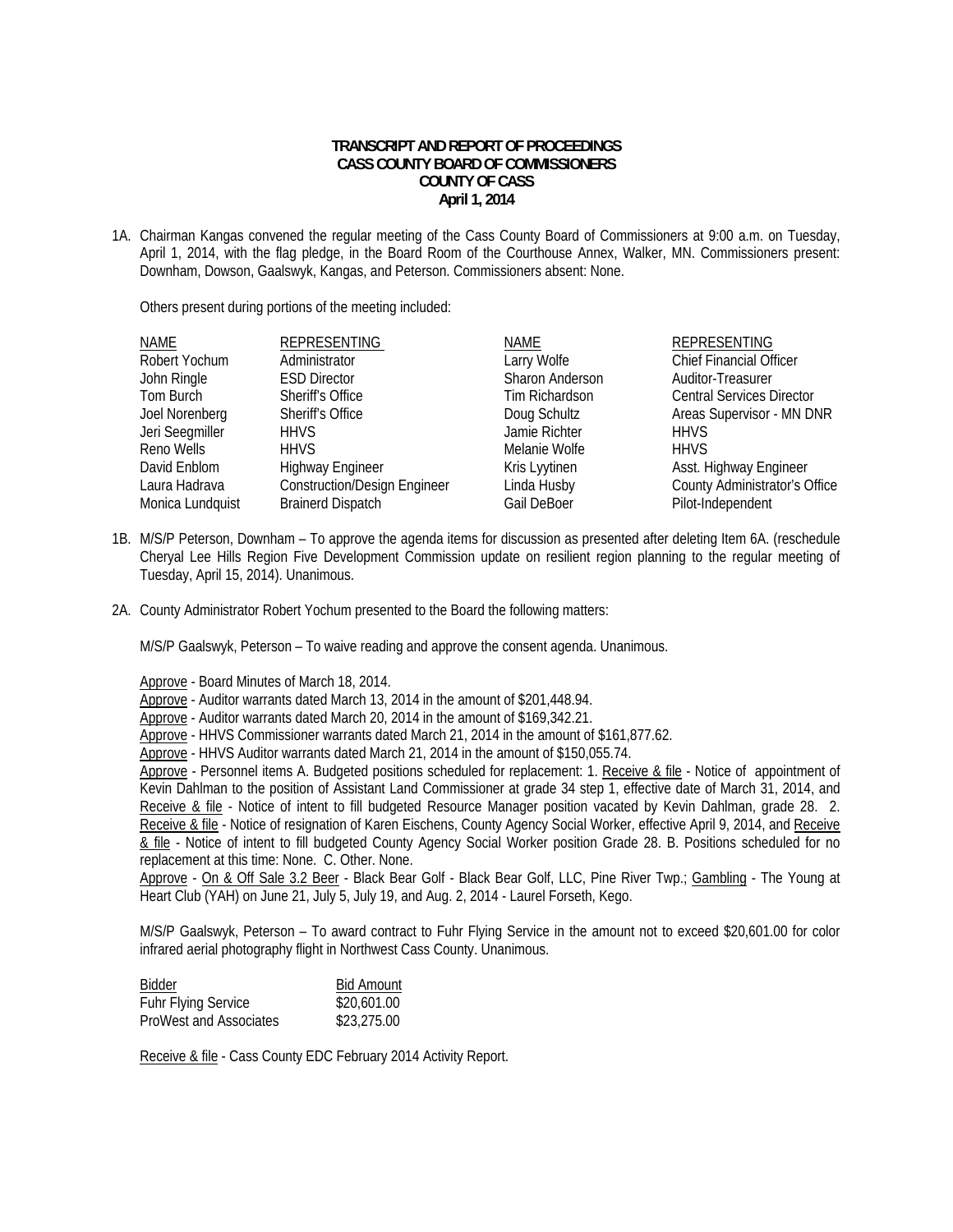M/S/P Gaalswyk, Peterson - To award Project #32 to Northern Engineering & Consulting, Inc. not to exceed \$10,520.00, Project #33 to Kohout Surveying not to exceed \$4,474.00, Project #34 to Kohout Surveying not to exceed \$14,875.00 and Project #35 to Kohout Surveying not to exceed \$6,300.00. Unanimous.

|                                         | Project #32   | Project #33       | Project #34  | Project #35 |
|-----------------------------------------|---------------|-------------------|--------------|-------------|
| Bidder                                  | Woodrow/Ponto | <b>Bull Moose</b> | Thunder Lake | Poplar      |
| <b>Clark Engineering Corporation</b>    | \$23,025.00   | \$16,350,00       | \$15,550.00  | \$10,650.00 |
| Karvakko Engineering                    | \$14,200.00   | \$18,200.00       | \$15,800.00  | \$12,800.00 |
| Kohout Surveying                        | \$12,745.00   | \$4.474.00        | \$14,875,00  | \$6,300.00  |
| Northern Engineering & Consulting, Inc. | \$10,520.00   | \$11,390.00       | \$15,020.00  | \$10,880.00 |
| Nyberg Surveying                        | \$16,550.00   | \$9,500.00        | \$25,000.00  | \$9,990.00  |
| Widseth Smith Nolting                   | \$16,750.00   | No Bid            | No Bid       | \$9,600.00  |

M/S/P Gaalswyk, Peterson – To award a contract to Superior Forestry Services, Inc for the 2014 planting season of 41,500 trees in the amount of 49.75/thousand seedlings. Unanimous.

| Bidder                           | <b>Bid Amount</b>           |
|----------------------------------|-----------------------------|
| Superior Forestry Services, Inc. | \$49.75/thousand seedlings  |
| Anthony Bull                     | \$100.00/thousand seedlings |

Receive & file - Quarterly report of litigated claims.

Receive & file - HHVS Cash Account Balance Comparison and Child Service Costs through February 2014.

Approve - Capital project payments: Action Contracting, Inc (Inv. #4613) in the amount of \$1,600.00 door at Land Dept. Bldg.; Action Contracting, Inc. (Inv. #4615) door modification & installation of doors in Child Support & Accounting at HHVS in the amount of \$9,043.72.

Approve - Capital project payments: Bay Carpet & Tile, Inc. (Inv. #4741) in the amount of \$1,000.00 to patch vents at Pine River Post Office; Widseth, Smith Nolting (Inv. #95596) Highway Shops upgrades in the amount of \$4,850.00.

Accept - Donation of 0.08 acres from Leroy Baldwin and incorporate the land into the existing county land asset management program.

Approve - USFS grant of permission for prescribed burn in the vicinity of White Oak Lake and the Boy River.

Receive & file - Correspondence from DHS congratulating Cass County HHVS for perfect performance in financial reporting requirements for 2013.

Receive & file - Cass County Family Center 2013 Annual Reports.

Approve - One year extension of the ISTS Inspector Contract with Cheryl & Ron Brown of Brown's Sep-Tech Services in the amount of \$75.00 for each inspection properly executed and documented, effective April 1, 2014 through March 31, 2015. Approve - Resolution No. 20-14 Sheriff's Office 2014 Boat and Water Safety Grant (SWIFT Contract #75295) in the amount of \$58,849.00.

Commissioner Gaalswyk offered Resolution No. 20-14 and moved its adoption; Commissioner Peterson seconded:

BE IT RESOLVED that the Cass County Board of Commissioners hereby approves the 2014 Annual County Boat and Water Safety Agreement (SWIFT Contract #75295) for \$58,849.00 with the State Department of Natural Resources, and authorizes signature of the Chairman, Auditor or Administrator, and Sheriff to execute the Agreement.

Resolution No. 20-14 was adopted by majority vote: Ayes: Downham, Dowson, Gaalswyk, Kangas, Peterson. Nays: None.

Accept - Donation to the Sheriff's Office in the amount of \$250.00 from Wilkinson Township for Lakes Area Dive Team. Refer - Highway #210 Transit Study to an AdHoc Committee of the Board (Commissioners Gaalswyk and Kangas). Receive & file - Drainage System No. 9 Committee of the Board meeting notes of Tuesday, March 18, 2014.

Receive & file - Timber auction results of March 27, 2014.

Accept - 2013 State Radio Board Program Grant #A-SRB-2013-NEMN-RRB-00007 in the amount of \$53,000.00 from April 1, 2014 - June 30, 2014.

Approve - Communications Facility Use Agreement #05199 for antenna space & shelter space at the MnDOT-Pike Bay tower facility.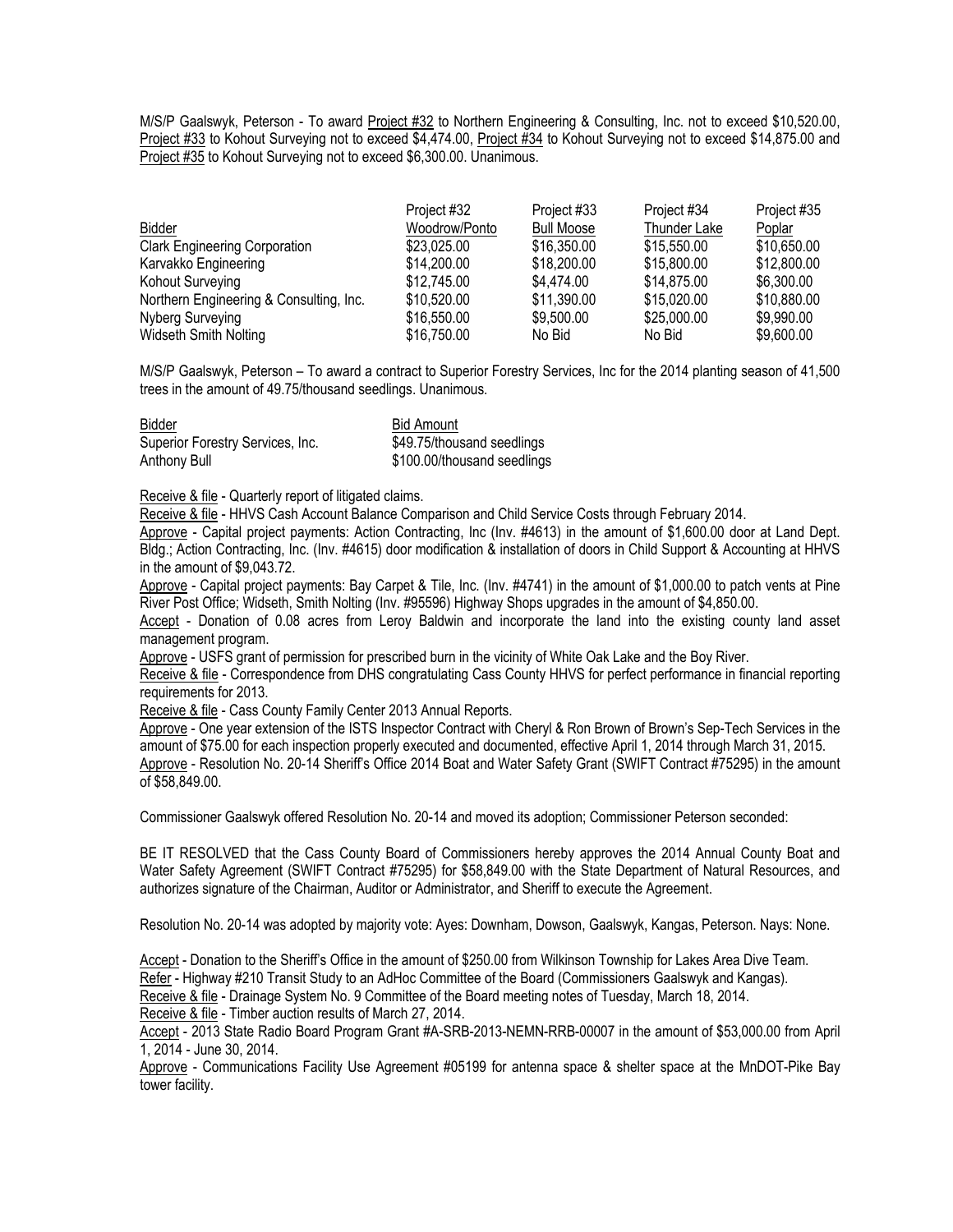2B. Administrator Yochum discussed the upcoming National Volunteer recognition week of April 6 - 12, 2014. Mr. Yochum reported that approximately 427 volunteers serve on a volunteer basis to Cass County including: Sheriff's Office – posse mounted patrol (22), boat & water (70), dive team (22), TRIAD (51), and chaplains (15); Highway Dept. – adopt a highway (150); Health, Human & Veterans Services – volunteer drivers (40); County Board of Commissioners – committee appointments (57).

M/S/P Dowson, Downham – To approve recognition of the 57 volunteers appointed by the County Board of Commissioners to various committees and request Cass County Departments to acknowledge their volunteers as well. Unanimous.

Commissioner Dowson offered Resolution No. 19-14 and moved its adoption; Commissioner Downham seconded:

WHEREAS, volunteers inspire and mobilize people to take action that improve our County, and WHEREAS, meaningful connections result within our community service organizations, and WHEREAS, individuals and communities that are committed make a difference, and WHEREAS, the week of April 6-12, 2014 is nationally recognized as an opportunity to thank volunteer service, and WHEREAS, the giving of oneself in service to another empowers the giver and the recipient, and WHEREAS, experience teaches us that government by itself cannot solve all of our nation's problems, and WHEREAS, approximately 427 individuals currently volunteer service to Cass County. NOW, THEREFORE, the Cass County Board of Commissioners do hereby resolve:

- 1. That April 6-12, 2014 is proclaimed to be volunteer recognition week in Cass County, MN.
- 2. That the Board of Commissioners urge our fellow citizens to continue to volunteer.
- 3. That we gratefully thank those that do.

Resolution No. 19-14 was adopted by majority vote: Downham, Dowson, Gaalswyk, Kangas, Peterson. Nays: None.

3A. Doug Schultz (Area Fisheries Supervisor MN DNR) explained a proposed state land acquisition of Lots One (1), Two (2) and Three (3) in Block Four (4), Roger's Peninsula (parcels 73-421-0410, 73-421-0420, 73-421-0430) in Miller Bay on Leech Lake, S31, T142N, R29W. The land to be acquired is approximately 3 acres and will be designated as an Aquatic Management Area which is intended to protect critical aquatic habitat (the property abuts one of seven known muskellunge spawning sites on Leech Lake which are extremely sensitive to human activities because of its shallow properties). Due to its proximity to residential properties, this property would be further designated as a Restricted Use Aquatic Management Area, meaning hunting and trapping would be prohibited activities but the property would otherwise be available for nonmotorized public use. Funding for this parcel will include funds from Reinvest in Minnesota (RIM). The use of RIM funds to purchase property by the State requires County approval. Mr. Schultz previously reported the Boy Lake Town Board support for the request.

Commissioner Downham offered Resolution No. 21 -14 and moved its adoption, Commissioner Dowson seconded:

Review of Proposed State Land Acquisition

In accordance with Minnesota Statutes 84.944, Subd. 3 and 97A.145, Subd. 2, the Commissioner of the Department of Natural Resources on April 1, 2014 provided the county board with a description of lands to be acquired by the State of Minnesota for Aquatic Management Area purposes.

Lands to be acquired are described as follows: Lots One (1), Two (2) and Three (3) in Block Four (4), Roger's Peninsula, according to the recorded plat thereof, Cass County, Minnesota (parcels 73-421-0410, 73-421-0420, 73-421-0430) in Miller Bay on Leech Lake, S31, T142N, R29W.

IT IS HEREBY RESOLVED, by the Board of County Commissioners of Cass County on April 1, 2014 that the State's proposed acquisition of the attached described property be approved.

Resolution No. 21-14 was adopted by majority vote: Ayes: Downham, Dowson, Gaalswyk, Kangas, Peterson. Nays: None.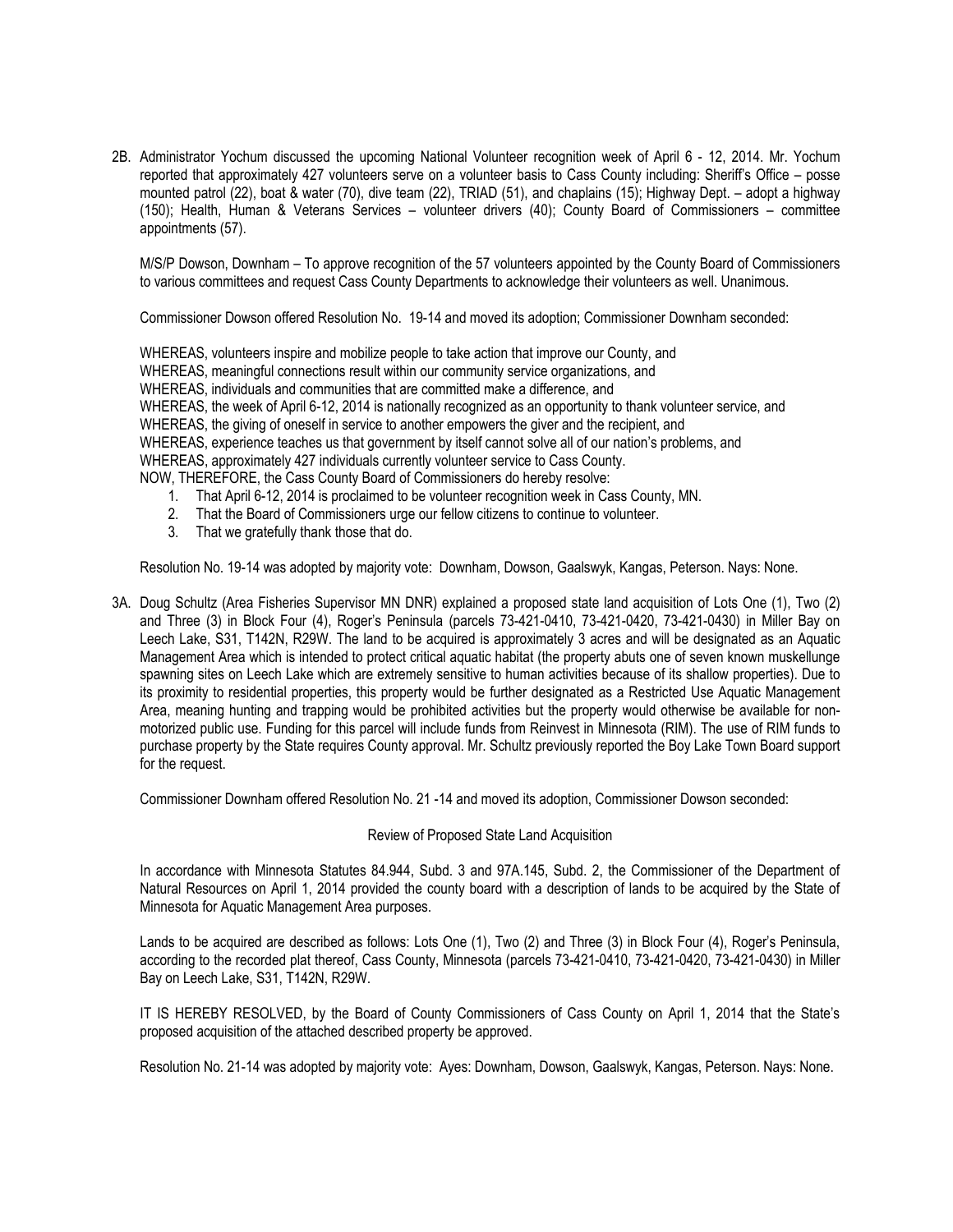4A. Sheriff Tom Burch introduced Lieutenant Joel Norenberg and Director of Public Health Nursing Jamie Richter. Mr. Norenberg discussed the 2014 biennial jail facility inspection report by the MN Department of Corrections pursuant to MN Statute 241.021. Lieutenant Norenberg reported inspection results of 100% compliance with mandatory standards and 96.7% compliance with essential standards. Mr. Norenberg acknowledged excellent staff performance and also commented on the need to schedule capital maintenance for the detention center. Sheriff Burch discussed the inmate boarding arrangements at Crow Wing and Hubbard Counties.

Sheriff Burch informed the Board that he has notified the Regional Radio Board that he does not support replacement of the present Sheriff's Office dispatch consoles ("gold elite") at this time. Mr. Burch said that the present system is working well and should not be subject to the supplier (Motorola) deciding when to "upgrade". Preliminary estimates for replacement are approximately \$300,000 to \$440,000.

Director of Public Health Nursing Jamie Richter discussed jail health services provided by HHVS in 2013 which averaged 5.5 hours per week for a daily inmate population of 21 persons. Nursing staff responded to 302 "sick calls" with highest percent for mantoux tuberculosis screenings and medication management. Ms. Richter also explained the coordination of payment sources for jail health services by HHVS staff to mitigate County costs. An example was given that beginning January 1, 2014, qualifying pre-adjudicated inmates can have their medical expenses, hospitalization, outpatient care, and prescriptions covered by MNCare.

Ms. Richter distributed the 2014 Cass County health ranking survey by the University of Wisconsin Population Health Institute and the Robert Wood Foundation. Cass County ranked 86<sup>th</sup> of 87 MN Counties in health outcomes and 86<sup>th</sup> of 87 MN Counties in health factors. The ranking system includes such criteria as health behavior, clinical care, environment, social and economic factors, and physical environment. Cass County Health, Human and Veterans Services continue to work with many partners to improve health rankings.

5A. ESD Director John Ringle presented draft Ordinance No. 2014-01 (as amended at the March 18, 2014 regular meeting) which replaces the present Ordinance by repealing Cass County Individual Sewage Treatment System Ordinance No. 2007-02 effective May 18, 2007. In accordance with the County Board meeting rules of business (No.14) second reading and final adoption of the same was continued to this regular meeting of April 1, 2014. No additional amendments were offered. Director Ringle recommended that Ordinance No. 2014-01 become effective on May 1, 2014.

M/S/P Dowson, Downham - To adopt on 2<sup>nd</sup> and final reading Cass County Subsurface Treatment System Ordinance No. 2014-01 effective May 1, 2014 after its publication and filing as provided by law. Unanimous.

5B. Director Ringle reported that in 2005, the Cass County Townships of Turtle Lake, Leech Lake and Shingobee entered into a Joint Powers Agreement establishing the Southwest Leech Lake Planning Group Joint Powers Board for the express purpose of conducting over 750 SSTS compliance Inspections on all properties riparian to Leech Lake. Cass County served as fiscal agent and grant administrator. The inspections were conducted as planned, and Cass ESD has received letters from all three townships requesting termination and disbandment of the Joint Powers Board (JPB). SSTS inspections were completed and no funds or equipment remain. The JPB served its function admirably, and termination will result in insurance savings for the townships as well as a reduction of recordkeeping by Cass County.

M/S/P Dowson, Peterson – To receive & file notice of termination of a Joint Powers Agreement with Leech Lake, Turtle Lake, and Shingobee that established the Southwest Leech Lake Wastewater Planning Group. Unanimous.

7A. Auditor-Treasurer Sharon Anderson discussed the annual payment received by Cass County of 10% of the State share of sales & use taxes collected under an agreement between the State and the Leech Lake Band of Ojibwe. Ms. Anderson reported a 2014 settlement amount of \$83,650, however due to accounting system errors by the State, an additional \$87,575 (for years 2004 through 2012) has been received for a total \$171,225.00. Actual amount remitted in 2012 was \$59,861.00, the actual remitted amount in 2013 was \$75,427 and the budget for 2014 is \$70,000.00.

M/S/P Gaalswyk, Peterson – To receive & file Cass County's share of State sales & use taxes collected on the Leech Lake Reservation in the amount of \$171,225.00 for FY2013. Unanimous.